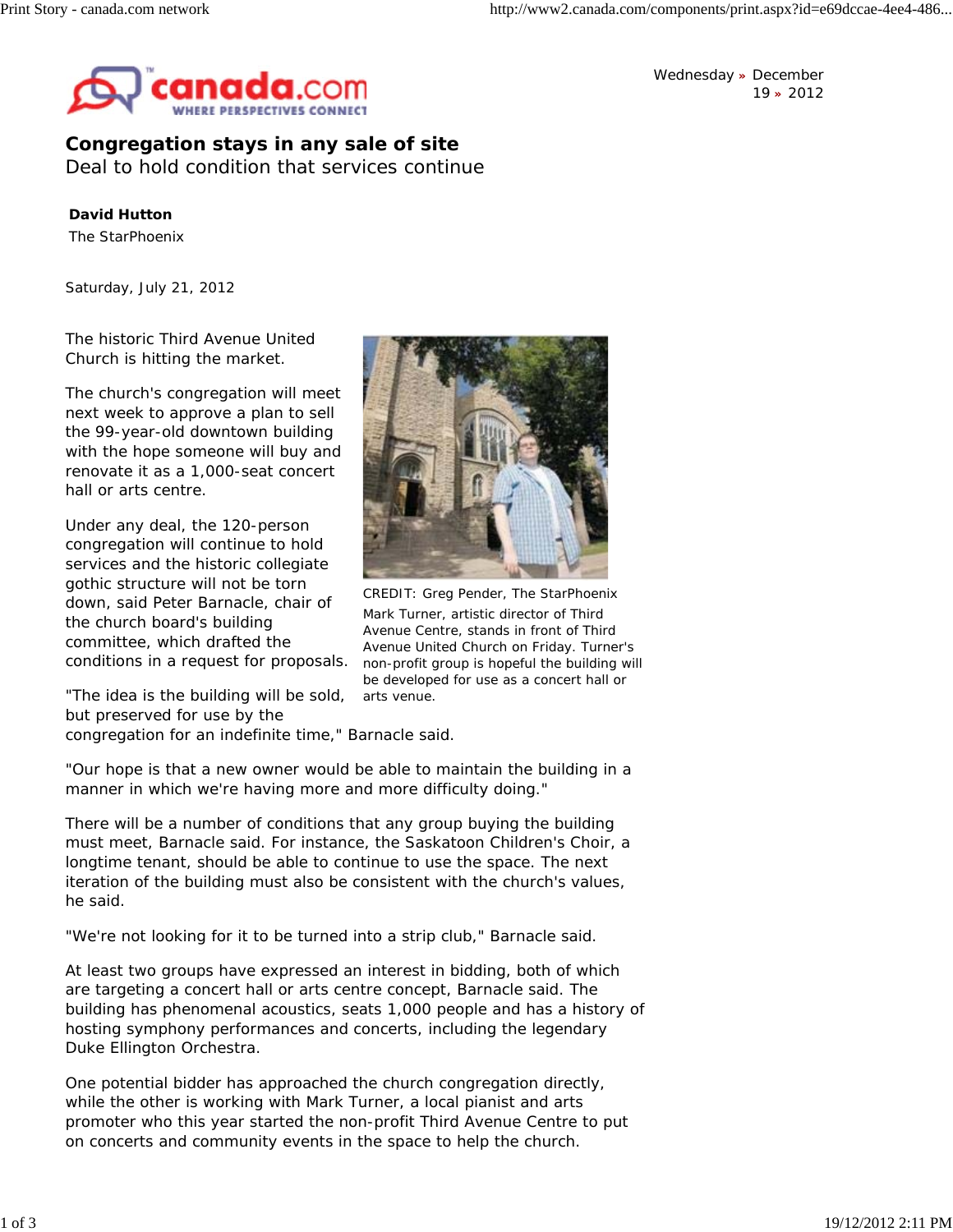Turner has rallied support for his concert hall concept plan, including keen interest from the University of Saskatchewan, which is exploring a joint venture to rent space for concerts, wind orchestra performances, lecture series and drama productions. Discussions are at the early stages, but the university is looking to expand its reach in the downtown, said Colin Tennent, associate vicepresident of facilities management at the University of Saskatchewan.

"It just opens up limitless combinations and possibilities," Tennent said. "The Third Avenue facility is incredibly appropriate for many acoustic properties that are difficult to find elsewhere. The size (1,000 seats) meets the sweet spot that is missing across the city right now. It's a stunning building."

Turner's concept involves building a large concert stage, renovating the basement and expanding washroom facilities, which are lacking when 1,000-plus people are jammed into the building.

"What I really hope is that this building will become an incubator for music and culture," Turner said. "I think that because the congregation can no longer afford to run it themselves, this is the perfect solution. It's a Saskatoon solution."

Stantec Consulting has donated a three-dimensional computer model of the church so it can be viewed by bidders from out of town. The model enables potential buyers to mock up any renovations.

Barnacle said a low bid price hasn't been determined yet for the building. There are few comparable properties and the non-negotiable conditions of the deal somewhat limit the value.

A United Church property assessor from Toronto is coming in to estimate the building's value with a sale price worked out during negotiations. The last date for bids is Sept. 4.

The Third Avenue United issue reflects a wider problem for churches in Canada: Dwindling congregations in large, deteriorating heritage buildings. They have been having difficulty keeping up with the costs of operating and maintaining the 12,000-square-foot building. Efforts to maintain and pay for the physical building take away from the church's core mission, Barnacle said.

"It's not just the financial resources, it's the resources of people," he said. "The church has to bear in mind that our role is one of mission and ministry whether we're operating out of a barn or an impressive building. Our efforts to be able to rebuild our congregation and reach out to the community that all takes a lot of energy. If, at the same time we're struggling to maintain our physical infrastructure, it seemed to us that we had to make a choice. We could (scrape by) or we turn over the building to a good owner that will operate the building in a manner that allows us to stay and is consistent with our values."

There are a number of other examples of historic downtown churches being converted. In Ottawa, the 117-year-old St. Brigid's Catholic Church was purchased for \$450,000 in 2007 after the Archdiocese of Ottawa closed the church. It was converted into an arts centre.

It is difficult for many to see a church go up for sale, but the goal is to enhance the building, Barnacle said.